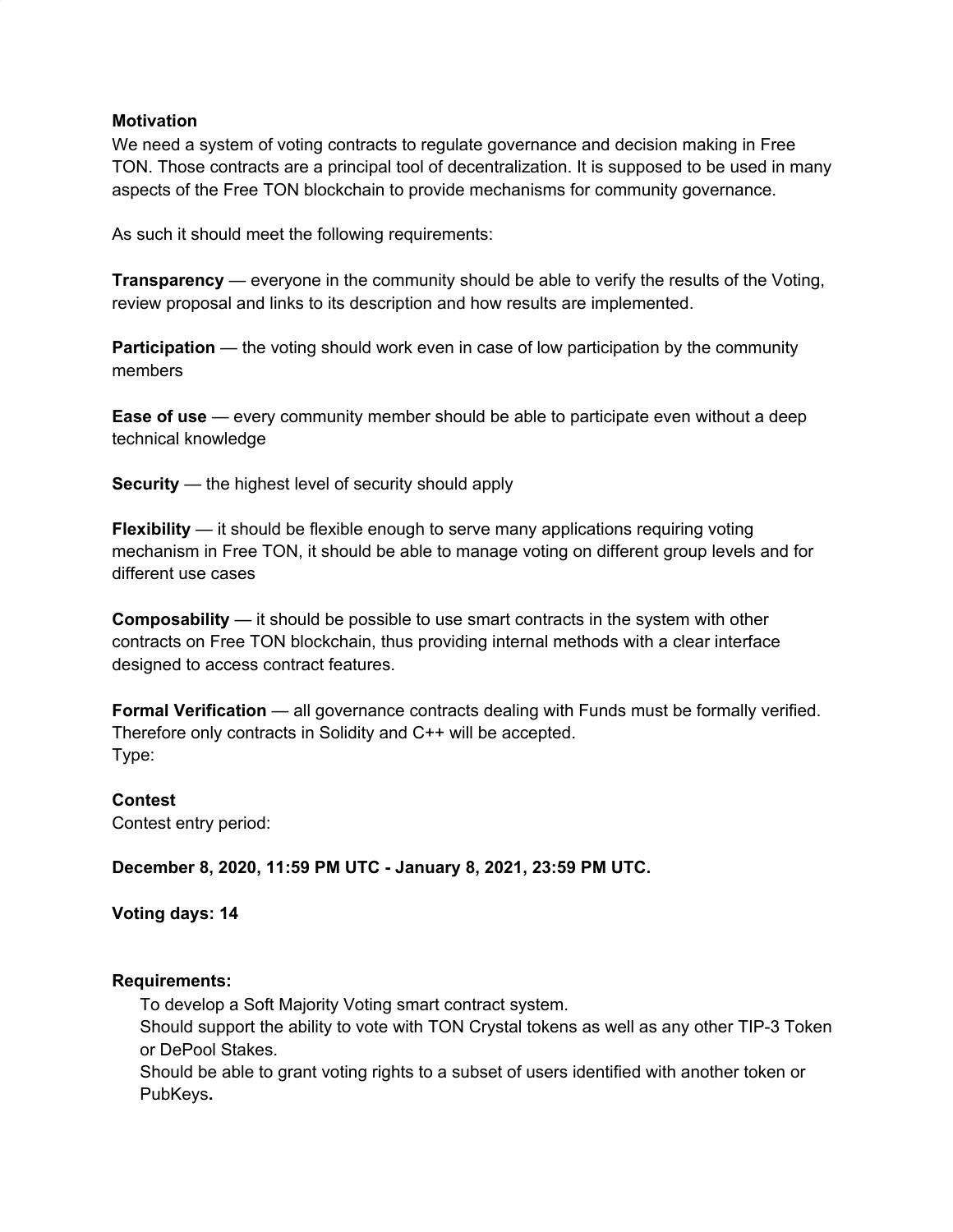Should notify voting results by emitting both external and internal events.

Should generate "Voting Finished" events if voting is finished early with these votes.

Should be able to deploy Proposal Smart Contract and Collect votes for it

Should support a voting for Multiple Proposals using same TON Crystal or other TIP-3 **Tokens** 

Should support Soft Majority, Super Majority settings of the SMV

Should include Group membership smart contract with user rights

Should support the ability to Add, Exclude New member, change rights of an existing member by Proposal result event

Should be able to Deploy a Contest from the Proposal if the Proposal is approved Should be able to change parameters of the Contest (such as Voting period, Jury Groups etc.)

Contest should include: Start of the contest time; End of the contest time; Time for jury voting; Set of jurors or Juror Groups pubkeys and addresses

Should include a Contract that can store a list of some SMV Proposals, Contests and their voting results

Should include DeBots for all system user interfaces

Should include auto-tests designed as a smart contract or a script to test scenarios.

A solution should have a Free Software license

(https://www.gnu.org/licenses/license-list.html 1).

A system should be deployed and tested on the DevNet and Jury should be able to access it for testing.

# **Evaluation criteria and winning conditions:**

A solution should pass attached tests

If some scenarios from requirements are not covered by a test, then jurors can develop their own tests, but it should reduce the score of such a submission.

Solution should be scalable to thousands of participants

Tools for SMV state analysis are welcomed

Using Auth TIP-3 "as a plug" for SMV is welcomed since it will increase the Governance set of contracts composability.

# **Voting:**

Only qualified jurors, able to understand, rub and evaluate smart contract on Free TON should judge. Jurors whose team(s) intend to participate in this contest by providing submissions lose their right to vote in this contest.

Jury from other sub-governance groups could be added to this contest to provide additional technical expertise.

Each juror will vote by rating each submission on a scale of 1 to 10 or can choose to reject it if it does not meet requirements, or they can choose to abstain from voting if they feel unqualified to judge.

Jurors will provide feedback on your submissions

Duplicate, sub par, incomplete or inappropriate submissions will be rejected.